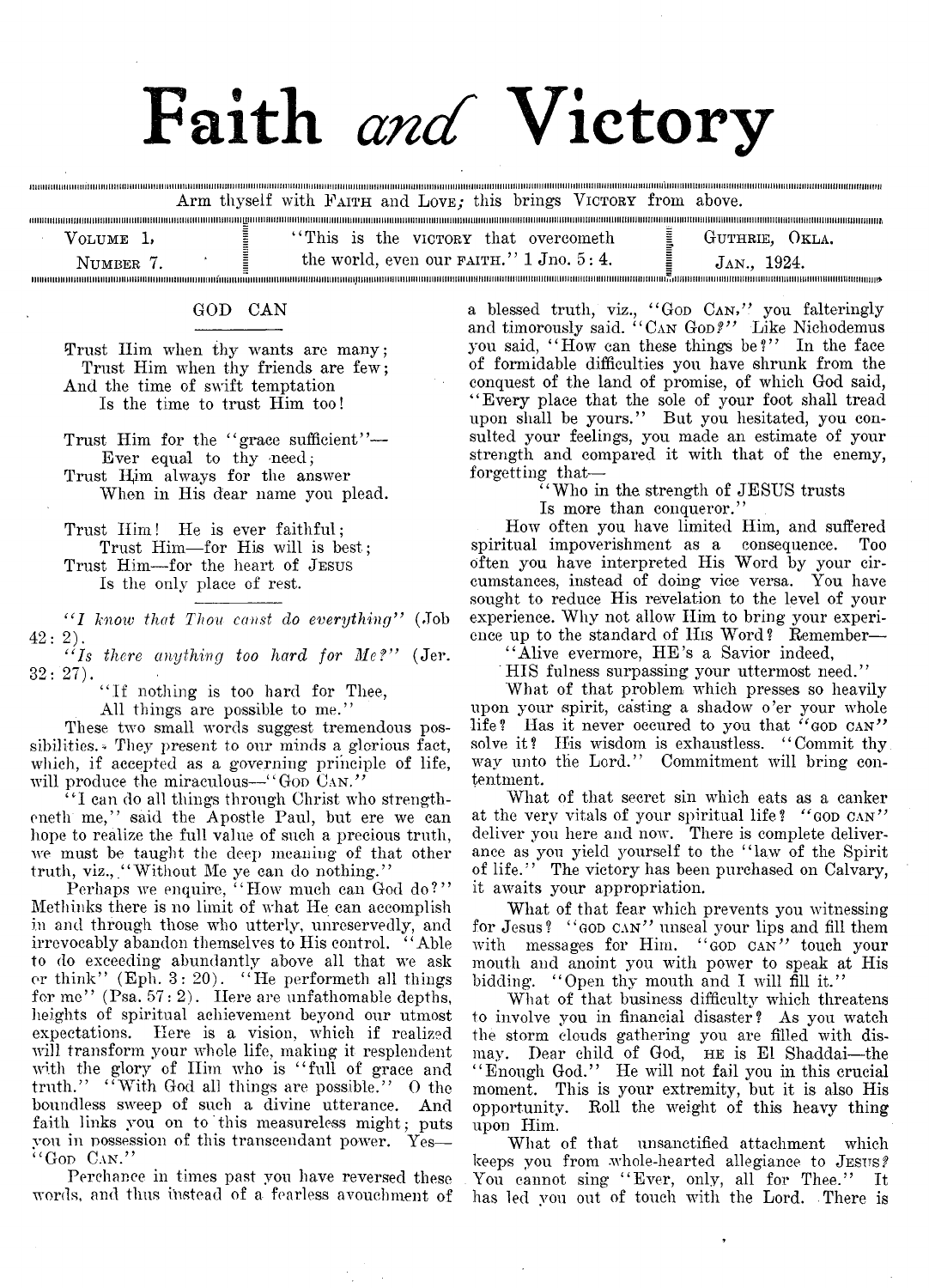an ebb in the flow of your joy, an eclipse of His precious face. "God CAN" put first things first in your life. Let Him have His way with you.

What of that Sunday School Class about which you feel so discouraged, that mission work in which for years you have been engaged without visible results? "Gop can" make those dry bones live; that desert shall blossom as the rose. Though the promised outpouring tarry, wait for it, it will surely come. God is faithful.

Have you suffered some irreparable loss? **" God can"** convert it into substantial gain. He can remove the sting and give the oil of joy for the spirit of heaviness.

Have you experienced some bitter disappointment? This is one of the "all things" that will work out His plan for you. Struggle not but sink into Him and prove His power to keep you in perfect peace and rest.

I thank Thee, Lord, that Thou hast shown And I begin to see

What Thou canst be to all Thine own What they may be to Thee.

If only they will yield Thee all, And lovingly obey Thy call." —SEL.

## ---------------- o----------------- GOD'S GRACIOUS BENEFITS

To the saints scattered abroad, greetings: I feel it would be to the glory of God for me to relate a. few of my experiences with the Lord. In July, 1871 I gave my heart to the Lord. 1 lived a Christian life for several years, but backslid. In June, 1902, I first read of a people that were "earnestly contending for the faith once delivered to the saints"  $(\text{Jude } 3)$ . The literature was given to me, and I took it and went home and got my Bible, papers and dictionary and sat down to read. When I finished reading I was fully convinced that they were indeed the children of God. I fell upon my knees and thanked God that I had found a people that lived according to His Word. How I longed to meet them. I knew it was the Bible way.

I tried hard to get back in touch with the Lord, where I once was. I wept and prayed but did not feel that the Lord heard. So in 1904 I started for Newton County, Texas, where some of the dear saints lived, though they were all strangers to me. I travelled over four hundred miles and got there Jan. 12th, and in February a minister came and held a meeting, and when the Word went forth straight and pure I found I was in a worse state than before I was first converted (Matt. 12: 45). So I began to fast and pray, and the dear saints also prayed for me. After fasting for three days and nights, I went to the altar. The minister came and prayed for me, but I felt worse after he prayed than before. After lie had gone and prayed for others he came back to me. I could not believe so he laid his hands on my head and commanded the doubting spirit to leave me, according to the power the Lord had given him

in Jesus' name, and after he prayed I felt the binding spirit was gone. I believed the Lord in His great love and mercy had forgiven all my backslidings. Oh, the joy that filled my soul. I could hardly sleep for two or three nights. It was a rejoicing time with me. I had peace in my soul. I was so afraid of storms before I was saved, but with the peace of God in my breast, I could now lie down in His arms, and sleep as a child, having the assurance that all was well with my soul.

1 was very badly afflicted in my body when I found the people of God. I wanted to see if they practiced divine healing as they preached it. I found they did, and proved by the Word that healing was in the Atonement. "By II is stripes we are healed" (1 Pet. 2: 24). Oh, the wonderful love and mercy of God to the children of men. I had neuralgia for a long time. It had begun to go to my heart and I was expected to die at any time. I had a sore in my stomach 1 thought was a cancer, and had what the doctor pronounced complicated asthma. I tried all the doctors could do for me. I knew healing was in the Atonement, and having the assurance that the good Lord had restored unto me the joys of salvation, (not knowing that God's Word said, " Call for the elders of the church; and let them pray over him, anointing him with oil in the name of the Lord" (James 5: 14), I went *off* alone in the woods and got down on my knees before the Lord. I knew I was right in His sight, and I told Him about all my afflictions, that I could not live with them, and now as far as I knew I was right in His sight, and told Him that His Word said, "If ye abide in me, and my words abide in you: ye shall ask what ye will, and it shall be done unto you" (John 15: 7). Then I asked Him to take all my afflictions away, and I arose from prayer well, perfectly healed.. All my afflictions were gone, praise our God. What a mighty God we serve, and He does verify all His promises. I want to say as the Psalmist David, " Bless the Lord, oh my soul, and forget not all His benefits. Who forgiveth all thine iniquities; who healeth all thy diseases"  $(Psa. 103: 1-3)$ . It will be twenty years next month since all this happened, and I can say 1 am still saved, sanctified healed, and kept by power divine.

On Jan. 3, 1905, I fell from a train and was hurt seriously. My left side was hurt very badly. The doctor said my left lung was crushed, my ribs were broken loose from my backbone, and my back and hips hurt too bad to do anything for me except give me something to ease me, and if I lived long enough I would have a bad cough. I told him I did not want a dose of medicine, I was trusting the Lord for soul and body. I was taken home. I could not hear, and had the cough and three hemorages. They said one half gallon of blood came out of my mouth from my lungs each time, and that I was bound to die. There was no one there to pray for me, they did not believe in divine healing. For one day and night 1 could not talk, and they were saying among themselves I was going to die. But God gave me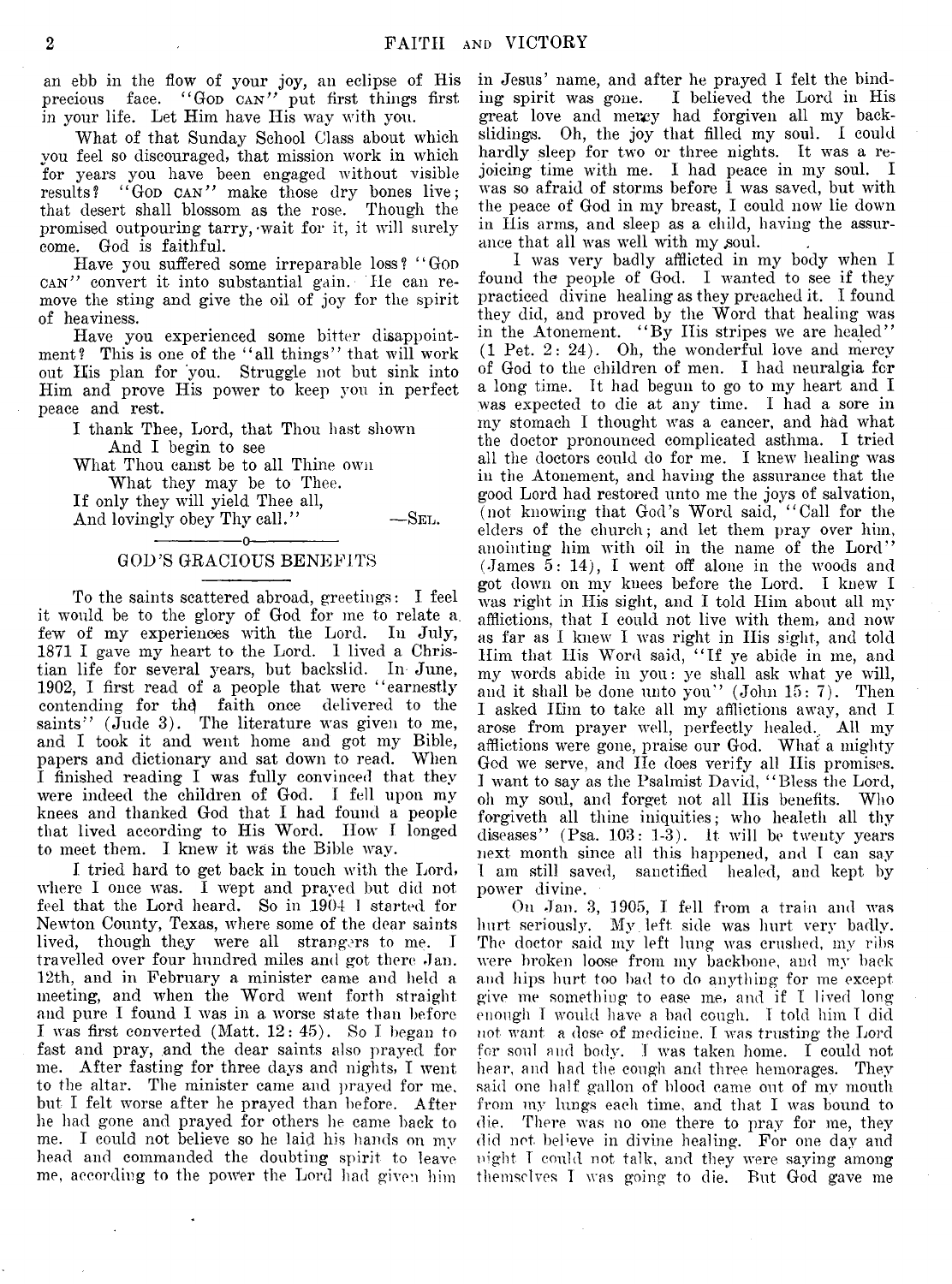the assurance He would heal me. I called for paper and pencil and wrote that I did not believe God would let me die among a people that did not believe He could heal. There was a hole in my lung and 1 could hear the rattling and feel the pain all the time. My back was so weak, but I am here to tell you when it was God's will to give me faith above feelings, I was healed. About 9 o'clock God gave me faith to take His Word above feelings. I went off in my closet and prayed and I was healed instantly. There was no more cough, pain or rattling, and my back was stouter than before I was hurt. In two or three days I was out working in the garden. Praise God, He is just the same today (Heb. 13: 8).

Some of the people came to try to get me to sue the Railroad Company for \$35,000.00. They told me of another person that was not hurt as bad as I making suit and then compromised with the Company for \$10,000.00. I told them 1 would not enter into any kind of law suit. They told me I could just make them believe I would sue them and I would get the  $$10,000.00$ . I told them that I would not disobey the Word of God and go to law with the Railroad Company and sell my soul for \$35,000.00, nor would I tell a lie, by trying to make them believe I would sue them, for \$10,000.00. The people where I was staying, and who were talking to me this way had a motive to get some of the money, and because I stood firm against it, I had to leave their house. Praise God, He has taken care of me, and to Him be all the praise and glory.

1 want to say that when the Lord saved my soul and healed my body, I put all my medicine in the fire and' promised to trust God for both soul and body the rest of my days. I have not taken any, or had any rubbed on me, or drank teas or had poltices put on me; but I have had bad boils, blood poisoning, cramps, bloody flux, chills, flu, catarrh in my head, rheumatism in all my joints, high fevers, rheumatism of the heart, my finger smashed, and a rose cancer in my mouth. Both of my parents died with this, but two hours after I was prayed for the cancer disappeared. Last winter I was healed of a severe cold, fever and cough.

A year after I was healed of neuralgia I was out planting potatoes and it came back on me. The devil said it was cold and damp and I had neuralgia because I went out and planted potatoes in the cold. I told the devil he was a liar from the beginning and I did not have neuralgia. I was healed and did not have it any more, and no matter what I did I was healed and was as capable of planting potatoes as anyone else. In tweny minutes I was completely healed and have never had it since. I have had many afflictions, but the Lord has delivered me out of them all (Psa. 34: 19), according to His own precious Word, in answer to the prayers of His dear saints and my own feeble petitions. " Oh, that men would praise the Lord for His goodness, and for His wonderful works to the children of men" (Psa. 107: 31).

Time and space do not permit me to tell of all Ills wonderful dealings with my soul, but I am glad I can say I am Still trusting the Lord today, and I am writing this to encourage some suffering ones, and to help those who have put their trust in Jesus. He is One that will never fail those who put their trust in Him. I have been trusting Him for twenty years, and I can recommend Him as a God that is true to His Word. I am now 78 years old and I am trusting the Lord to supply all my needs. He has *never* failed me. He does more for me than I can ask or even think. "In *everything* by prayer and supplication with *thanksgiving*," I let my requests be made known unto the Lord, and not to man. By His grace I mean to trust Him until He calls me home. Please pray for me that I keep true, low and humble unto the end. ——MARY SPRADLIN<br>924 W. Mansur Ave., GUTHRIE, OKLA.

924 **W . Mansur Ave., Guthrie, Okla.**  $\begin{array}{cccccccccc} -\text{\color{red}-}\text{\color{red}-}\text{\color{red}-}\text{\color{red}-}\text{\color{red}-}\text{\color{red}-}\text{\color{red}-}\text{\color{red}-}\text{\color{red}-}\text{\color{red}-}\text{\color{red}-}\text{\color{red}-}\text{\color{red}-}\text{\color{red}-}\text{\color{red}-}\text{\color{red}-}\text{\color{red}-}\text{\color{red}-}\text{\color{red}-}\text{\color{red}-}\text{\color{red}-}\text{\color{red}-}\text{\color{red}-}\text{\color{red}-}\text{\color{red}-}\text{\color{red}-}\text{\color{red}-}\text{\color{red}-}\text{\color{red}-}\text{\color{red}-$ 

## **" Bible Tongues** *vs.* **F amiliar Spirit Jargon"**

"They say that speaking in these tongues is Bible" evidence of having the Holy Ghost, and that the tongues is the Holy Ghost speaking.

Overwhlming proof forces them to acknowledge that the devil gives some of their people the tongues. They also acknowledge that they cannot tell the difference between the devil's gift of tongues and what they call the God-given gift. That being true according to their own statements, speaking in tongues is not Bible evidence of having the Holy Ghost. The tongues folks told me of one of their men who spoke German while here in Waco. I began to investigate and it seems that he really did speak German. Then I wanted to know the man's name who did the speaking, but they refused to give me any in formation about him saying, "That is none of your business." Now, of course he was a German or someone who had learned German and they did not want me to expose a man who is so useful to the cause. All the leaders in this movement know that the tongues will not bear being interpreted or investigated.

That woman with a patent leather belt on, while jabbering in their service awhile ago, spoke one word in Spanish, and repeated it several times. It was 4 Camote,? and means sweet potatoes. Now, according to their theory that was the Holy Ghost trying to convert these Mexicans by saying sweet potato, sweet potato, sweet potato. When I hear them charge the Spirit of God with such foolishness I feel a dreadful chill come over me."

[The above quotation is an extract from a book written by Ben Erickson which shows up extremism and uncovers muttering spirits. This book is valuable for you to give to a soul that is listening to and being troubled by the many familiar spirits that are manifesting themselves in these perilous times. The author has supplied us with a quanity of these books which contain 91 pages each, and we shall be glad to send them to you for the price of twenty-five cents each, post paid.]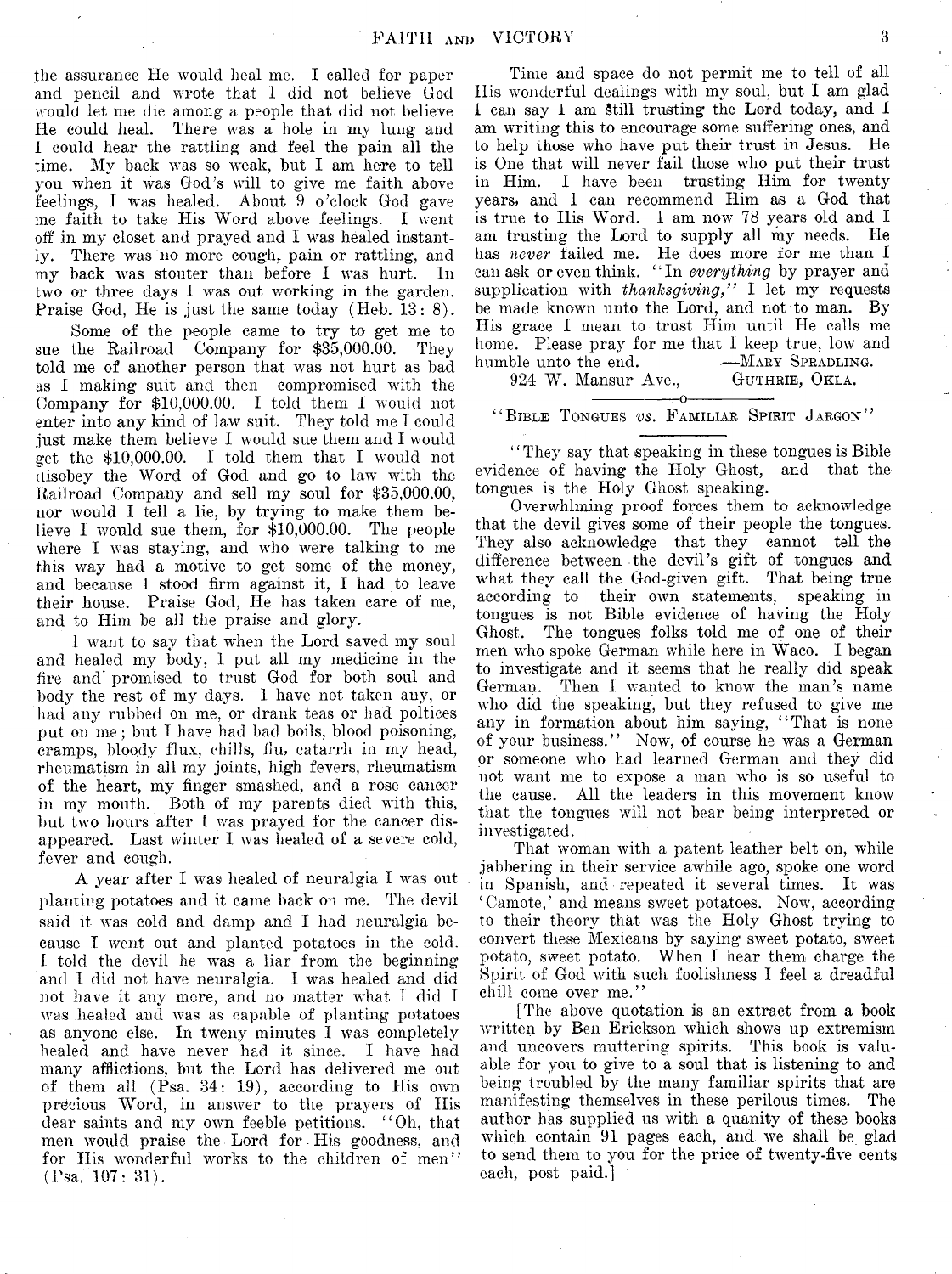# **FAITH AND VICTORY**

FAITH and VICTORY is published and sent out in the interest of Jesus to His little flock scattered abroad, by yielded members of His Body at Faith Publishing House.

Faith and Victory will be sent free of charge to all who ask for it, as often as God permits by leading, blessing and supplying.

(There will be no charges ever made against you for Faith and Victory.) Address:

### FAITH PUBLISHING HOUSE,

611 W. **Mansur St., Guthrie, Okla.**

iiiiiiiiiiiiimmimiiiiiiiiiiimimimimiiiiiiiimiiiiiiiiiiiimimiiiiiiiiimiimmiiiiiiiiiiiiiiiiiumiiii

We send New Year's Greetings in Jesus' name to our dear Brethren and readers everywhere, praying God's blessings upon you, and that He may make you profitable in His service during 1924. The trials, tests and battles of the past year have been many. No doubt many of you have been deeply burdened with us. Please continue, to pray earnestly that Faith and Victory may continue to go forth as heretofore, and be even a greater blessing this coming year than ever before. # # #

If you do not read Faith and Victory, and none of your family care for it, we would be glad if you would notify us, so we could remove your name from our list. If you read the paper and are blessed and helped therby, we would be glad to have the name of some other person who you feel would appreciate its contents.

Faith and Victory shall not be used by any one with a motive of sowing discord among brethren. We expect its pages to be filled with clear-cut Bible truths. It is the truth that makes souls free from compromise. It is the truth that encourages faith in God.

\* # \*

God has set all the memebers in the body. Helpers, as well as ministers, fill a very important place, if faithful to their calling. \* # #

\* # #

Those who are compromising can reason like a philosopher to justify their letting down. They do not realize that while they are doing this they slowly, but surely, are blinding their own hearts as to what a walk by faith means.

Brethren, the wisdom of this world is foolishness with God, and the plea of trying to save money for the saints and others at the expense of truth, trust and faith in God, is light that is darkness. It is not the way of faith.

God is not weak, neither is He poor in purse, for the earth and the fulness thereof belongs to the Lord. Also the cattle on a thousand hills are His. # # #

It is one thing to know the wav of faith and tell others; and it is another thing to act it out and prove to God and men your faith by your works.

Jesus took the few loaves and fishes and brake them, giving thanks unto His Father (and your Father) and, as He gave out, the loaves and fishes were multiplied and a great company were fed.

Brethren, as you give of your means to spread the gospel, thank God for giving it to you to give, and ask Him to bless it and make it feed many souls. We have learned that a little given freely with God's blessings upon it is much more than large sums without His blessings.

Jesus said, "If the light in you be darkness, how great is that darkness." In speaking of the light that is darkness, we call to mind how some have drifted into worldliness. The light that was darkness became very noticeable to all who were living in touch with God and walking in His precious light. One writer in trying to justify themselves said, "We have gotten to be a full grown man," "We have found a better way." And thus many have taken darkness for light and they either reason themselves into such a state, or else let others do so.

# # \* Jesus says, "And if the blind lead the blind, both shall fall into the ditch." \* \* \* \* \*

The voice of God cries, "Come out of her my people, that ye be not partakers of her sins, and that ye receive not of her plagues'' (Rev.  $18:4$ ).

"John Huss went to the stake rejoicing and with a heart full of forgiveness. He would not deny His Christ. We do not have those heart trying persecutions, but on the other hand we have to fight against 'spiritual wickedness in high places,' false doctrines etc., which in the end will cause us to deny our Lord unless we are 'rooted and grounded' in the truth."

The Lord has been giving precious cottage meetings and also at the Poor Farm. We have been visiting the hospital and souls have been receiving benefit for both soul and body. We love the service of Jesus. We know our labor in the Lord is not in vain. \* # \*

\* \* #

Some souls are always desiring to go some where so they can get into the work of the Lord. This is a good desire, but generally they need to get close enough to the Lord so they can see the much work they can do for God in their present surroundings.

Is it not proper to teach men to give of their substance for gospel work? Paul in teaching on giving said, "If we have sown unto you spiritual things, is it a great thing if we shall reap your carnal things?" (ICor. 9: 11). In other words Paul was telling them if one was feeding them spiritual food, was edifying and encouraging them to stand in the faith, was putting in his time receiving and giving them messages from heaven, that it ought not to be a surprising thing for those so receiving to supply his temporal needs.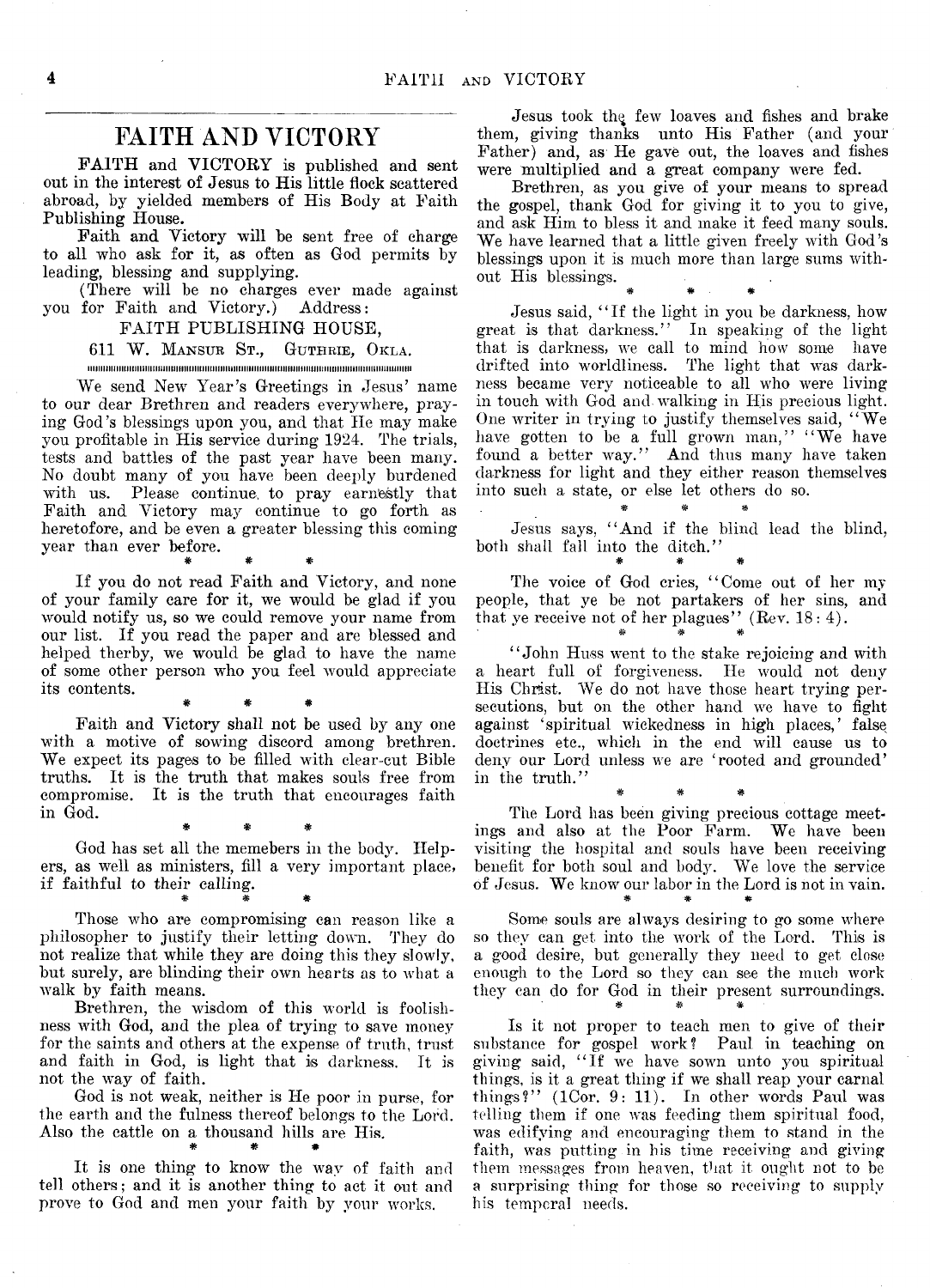#### THE STATE ASSEMBLY

The General Assembly of the Church of God at Guthrie has adjourned and many souls have been blessed and fed on heavenly bread. Many precious thoughts that were brought out will linger in the hearts of the saints and will be built up and added to by the Holy Ghost. The Assembly was well attended and ministers from various parts of the state were present to preach the Word, and the blessed truth went forth with power and authority. Several souls were saved, some sanctified and others healed. From the very start of the meeting, liberty and victory was manifested and the preaching grew better and more precious and our souls received a rounded-up gospel, as God chose and used different members of the Body. Often you could hear the expression used, "It is good to be here," for we had "good measure, heaped up, shaken together and running<br>over." The congregation was white and colored The congregation was white and colored and made a pretty picture as their faces beamed with the joys of salvation, and some of the ministers remarked from the pulpit that it was "Heaven's bouquet," for saints feel the fellowship in the Spirit and forget about color.

We are persuaded that the old ministers of this last reformation were living close to God and He gave them the truth and showed them to lay off all adornments and cease to do all other things that were of the flesh, and much glory shown forth as they held up the Word against all superfluity and fleshly, worldly amusements. But, sad to say, many that were filled with the Holy Ghost and power have lowered the standard and are putting on many things that God showed them to lay off; and that is not all: we have some among us that say, " If this or that had never been preached against and laid off, we could wear this or that article of adornment without feeling wrong about it." It would be better for those who feel'that way about it to put adornments on and flock with those of whom they are. Brethren, there is nothing in our heart that wants to put on adornments (even though very small) should all of the professed saints put them on. The flesh is to be crucified and all the lusts thereof. It is time that Ged's ministers awake from slumber, and that we hear more of the old time cry, " Come out of her my people."

There is so much compromise these days covering itself under the blanket of love. Brethren, if we are filled with God's love we will hate everything that God hates, and it will cause us to cry out against all the works of the flesh for, "When judgment is in the earth, men learn righteousness." It is the truth that causes Godly sorrow and brings men to repentance, so let us as ambassadors of Christ herald forth the truth clear and plain as God gives power and ability, and not sympathize with weak, compromising spirits that desire to make merchandise of you and of the gospel. Brethren, our greatest warfare is against wicked spirits that are well covered from many, for it is written in Rev.  $16: 13.14$ , "And

I saw three unclean spirits like frogs come out of the mouth of the dragon, and ,out of the mouth of the beast, and olit of the mouth of the false prophet. For they are the spirits of devils, working miracles, which go forth unto the kings of the earth and of the whole world, to gather them to the battle of the great day of God Amighty." And as it was brought out by Bro. Walker at the Assembly in his sermon on "Casting out Devils" that they were like frogs as the Scripture reads. They are very slick and when you go to put your hand on him he is some where else, and when you try it again he hops to another place and thus he lives on and \on.

We declare that there are many miracles being performed by the power of Satan working through false prophets and teachers, and many manifestations and unseemly actions are being wrought, and many are being deceived.. God's Word says, and the spirit that is within me says, " Come out from among them, saith the Lord, and touch not the unclean thing and I will receive you and will be a Father unto you, and ye shall be my sons and daughters, saith the Lord Almighty" (2 Cor. 6:17-18). We are persuaded that "Pure and undefiled religion" means more than curious manifestations and miracle performing.

There were some things brought out during the assembly that ought to bring to shame every professed saint that is holding on to the things of this world, and cause them to sell some things they have and give alms, that their treasures may be in heaven. Some may say that we need a better system of giving. No, dear brother, it is not a better system of giving we need, nor is it any system at all that we need. The need, nor is it any system at all that we need. thing we need is to be filled more with the life from above, by being stripped for the race, insomuch that we can hear God's voice talking to our souls and telling us what to give and where to give. There is no doubt in my mind if we live close to the Lord and continue to keep consecrated, God would sometimes send us to the ministers or gospel workers and inquire of their needs. For Paul says, " If we have sown unto you spiritual things, is it a great thing if we shall reap your carnal things?"  $(1 \text{ Cor. } 9: 11)$ .

We are not speaking of these things<br>out knowledge, for God has tested us without knowledge, for God has tested us out along these lines during the time we had means, and we feel it would be helpful to some for us to mention one instance of His dealings with us along the line of giving. Several years age there, was *k* lady missionary visiting among us, and the day before she left the Lord told me to give her some money. I considered the matter and decided to give her five dollars, but didn't feel satisfied, and in talking to the Lord about it we said in our heart that we would give her ten dollars, but yet the Lord said more, and we raised it to twenty-five, then to fifty dollars, and still came the voice, "More yet." So we kept raising the amount until before she left we handed her a check for one hundred and fifty dollars and then we felt comfortable. Brethren, we ought to give until we feel comfortable and we are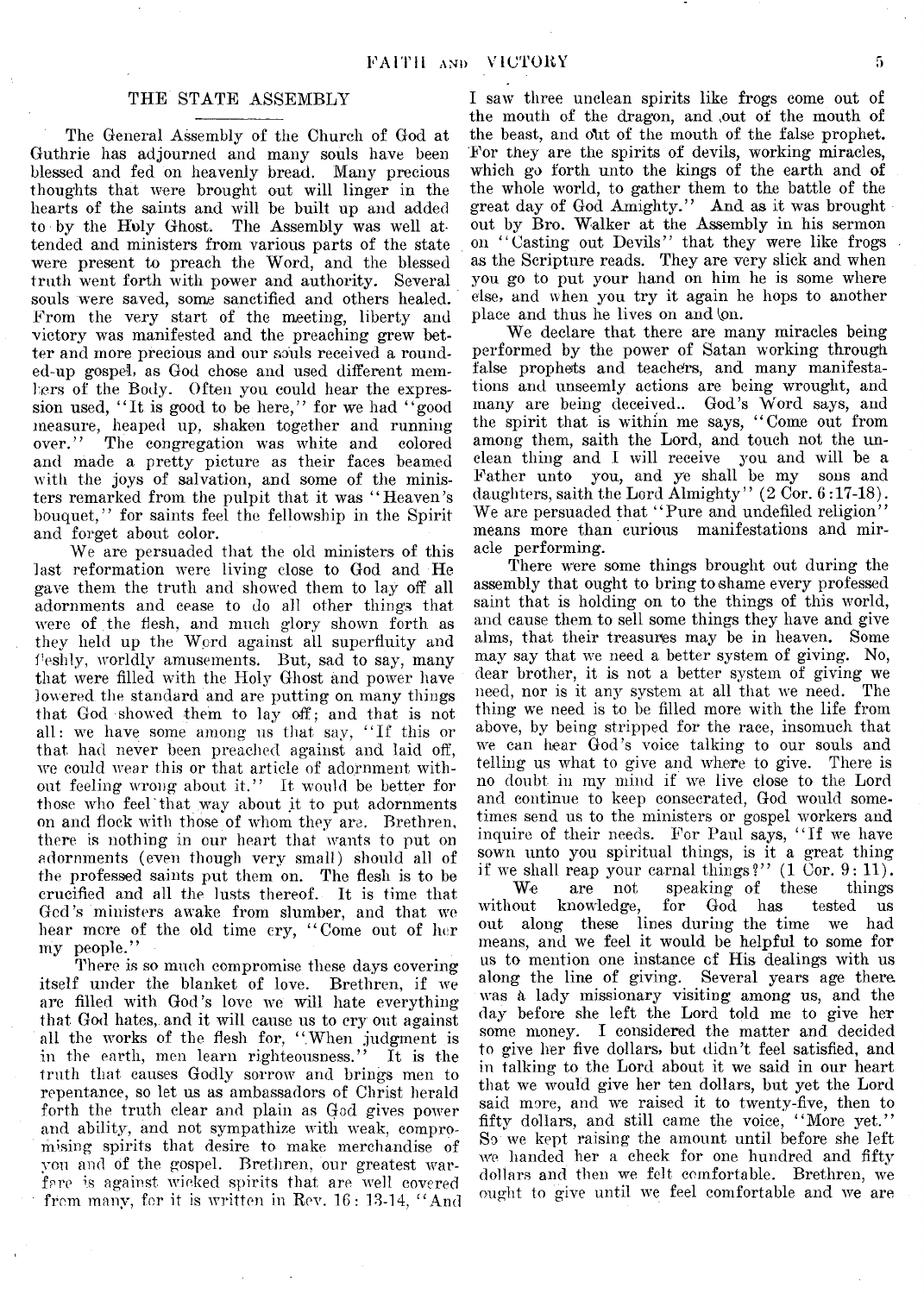sure if this is done that the work and workers for souls will not suffer on our account.

The last sermon at the Assembly was preached on Sunday night by Bro. Crawley of Boley, Okia. He preached on the "Church of God" and showed up sectism in a clear manner, and cried, " Come out of her my people." He also showed how men could call themselves saints and take the name of the Church and at the Judgment day take their place. in hell. He showed us that it was the life and not the profession that will put on immortality, when Christ comes through the clouds and the last trumpet sounds, and if that life is not found in you, then you will not arise to meet Him in the air, but will find yourself spued out of His mouth. Take warning, dear souls, you who are lukewarm, stiffnecked, or selfwilled, your doom will be terrible and that without end, for God is faithful to perform that which He has promised.

After this message of love and truth came the parting which showed the love the saints have one to another, and as we saw and meditated upon the ministers and other saints scattering out in different directions, a burden and a prayer came forth that God would keep His hand on each one and preserve them unto His coming. So we continue to pray that God will bless every one of you and help you not to be conformed to this world, but be ye transformed by the renewing of your minds, and .may it be the good will of our Father for us to .meet again and rejoice together as at this time. . With much care and concern for all of you.  $\qquad$ —FRED PRUITT.

#### -----------------o----------------- C ORRESPONDENCE

Guthrie, Okla.— To the Saints of God, scattered abroad: Christian greetings. I am glad I can report victory in my soul. Truly, I. can testify that I am saved to all I know. I have never gone back to any sin that Jesus saved me from. One time I was held in bondage by the works of the flesh., the motions of sin worked in .my members. I was by nature shapen in iniquity, and in sin did my mother conceive me, but now Jesus has redeemed me and my soul is set free. " Free, free, free I *I am from sin* set free," and I am satisfied in this way. This world has now no charms for ;me. . 1 am just satisfied with the joy there is in Jesus. I am looking daily unto Him for my joy and satisfaction. . I am consecrated to work with my. hands, ;or -preach, or do anything He shows me to do. I do not have a reserve in my soul. If the Lord hadv wanted me to move some place else after I came to Guthrie;, and had shown me clearly, I would have said, "Amen, Lord, I will go," and I am still consecrated to move any place or stay here. My heart says, " Lcrd, please let me abide in Thy will."

Praise the Lord. I have the best experience in my soul I have ever had with the Lord. Jesus is more real to me. In prayer and in preaching the Holy Ghost just takes my mouth and tongue and talks through me: "If any man speak, let him speak

as the oracles of God; if any man minister, let him do it as of the ability which God giveth: that God in all things may be glorified through jesus Christ" (1 Pet. 4: 11). Oh, how happy. 1 am now that I straightened up my back life. Some things were so hard, but jesus made the way easy, and on, what anointing and full assurance from heaven Jesus gave<br>me. The main thing in salvation is to get started The main thing in salvation is to get started right. We must have two weapons to start right: that is *the fear of God* and *Godly sorrow*. Truly they will work a clearing of yourself insomuch that you will know that you are a new creature. When you get all your back life straightened up and God forgives you (Ezek. 33: 15) then in *everything* you will be enriched by Him, in all utterance and in all knowledge (I Cor. 1: 5). . Get acquainted with yourself. Say, " Lord, help me to see. myself as Thou dost see me." Then your gold rings will go  $(1$  Tim.  $2: 9)$ ; no more going to shows and worldly entertainments, (Gal. 5: 21) ; no more immodest dresses  $(1.$  Tim.  $2: 9)$ ; no more getting a little bitter and pouting (Eph. 4: 31). . Paul says the Lord will deliver us from every evil work **(2** Tim. 4: 18). . I believe every word of it. Praise the dear Lord.

The Assembly Meeting has.closed and the saints have returned to their homes. The Lord gave us a good and precious meeting. The Word went forth with the anointing of the Holy Ghost and several got saved, and the saints were truly built up and encouraged. Many saints and ministers from various parts of this state and .also .from other states were present and thanked and praised God together.

. Please pray for me that I keep in the love ahd will of the Lord.

**R.** 3 Box 102.  $\rightarrow$  B. F. DAVIS.

o  $\overline{0}$   $\rightarrow$  0

Lititz, Pa.—Dear. Bros, and Sisters in Christ: I am.glad to testify that I am saved from sin,.Babel's confusion and strife. Praise God, I am happy in my Savior, glad for salvation. Salvation means saved from all sin, not in our sins as many, many claim. I am glad the good Lord opened my eyes and showed me the one true way that leads from earth to glory, praise God. I am trusting the good Lord for my healing. Some time ago a stone fell on my big toe and\bruised it so that the .nail came off. I could not wear my shoe for a few days, but praise the good Lord, He healed it and I was soon able (to go to work again. I am going to trust and obey Him as long as I live. Pray for me, for we are only poor weak, mortals of ourselves, but through Him that loved us we can overcome 'all things.

1 received Faith and, Victory and I do- rejoice to read it. It had wonderfully good testimonies last month, the best it seems I have ever read in it. Praise God, this shows to me that the good Lord has a few here and there that are'true to Him. I have often wished I could be where more saints are, but it seems to be my lot not to be, so I will be contented until I reach the other side where they are by the thousands and thousands of thousands, praise God.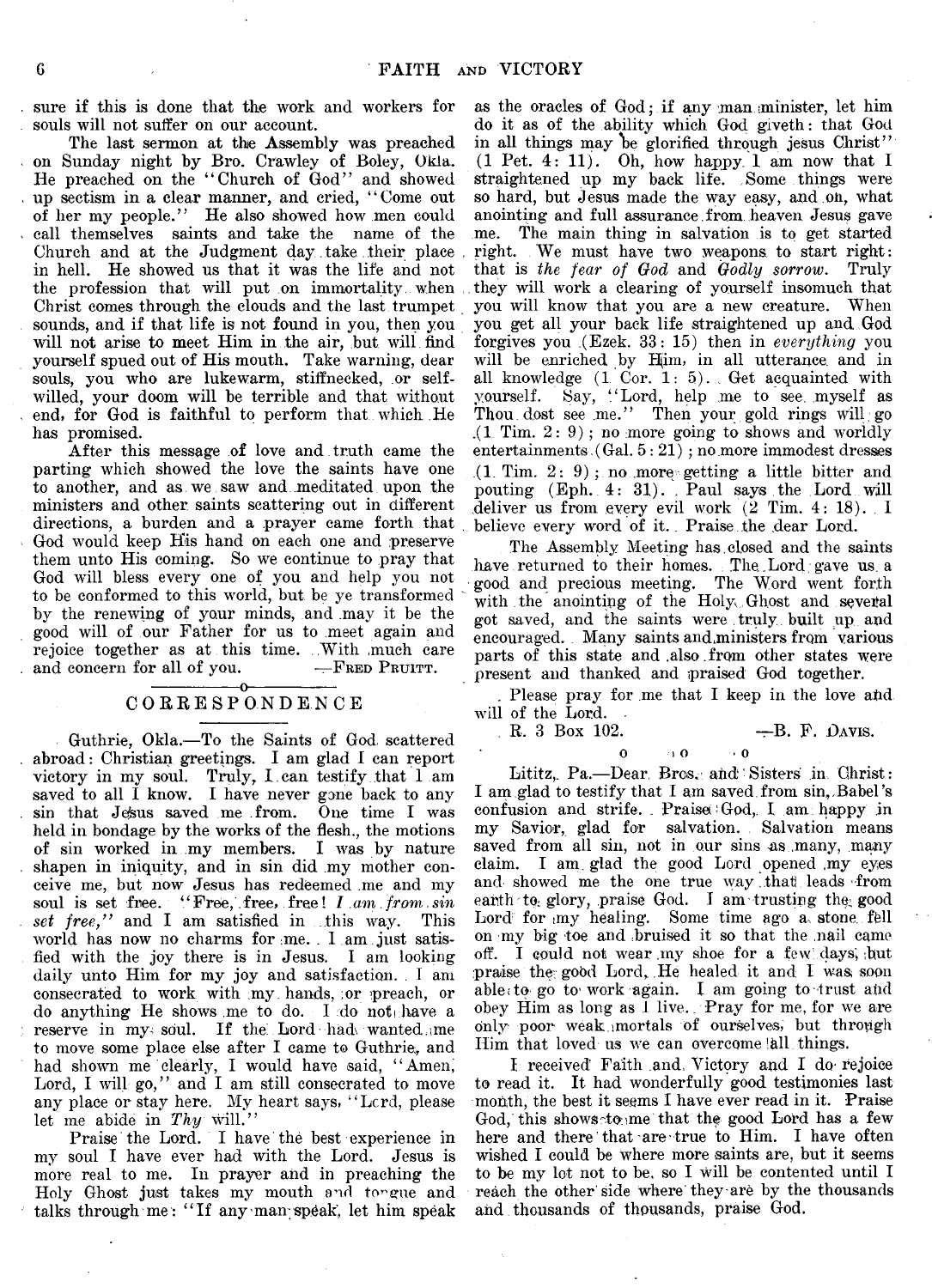**, It. seems the people (don't want the truth in our town any more, i have given out a good many papers and tracts already. About all we can ao is to live straight lives before them arid pray for them.**

Please hold me up before the throne of God. 1 desire complete victory over my rheumatism. I am looking to the Lord for healing. The song says, " Trust and obey. ' ' . That is what I am doing. May God bless you all and watch between thee and me till we meet. Yours in Him. Yours in Him,

## **— B ro.** H. H. **Sh a n k ,**

 $\cup$  0 0 0 v Clovis, N. Mex.— Dear Bro. and Sister Pruitt and beloved ones in the Lord. Greetings in Jesus' dear name and love. 1 am praying God's blessings upon you and your labor for Him and souls, wishing you a very prosperous and happy New Year in the Lord and His cause, with many souls for your hire. I have so long thought of writing you, but being quite frail in body much of the time, and other hindrances have prevented me from doing what I earnestly desired to do. Yet if we do what we can, whether much or little, if it is from the right motive it is not forgotten before the Lord. He is so good and gracious to us and Hiis .mercies and blessings are increasing ..daily to .me, the least of all that have ever named the name of Christ, yet I. do thank and praise Him for His great love, forbearance, and longsuffering tousward. I see my nothingness and His greatness more and more every day. While I cannot do very much any more, yet my consecration and decision goes all the way at any cost. The Lord has blessed me in the work where He has placed me, and we have meeting and Sunday School in which our souls are ..marvelously. blessed and fed. . Please continue to send me your good little paper, I like it so much, and 1 am also sending a few names to whom I wish it sent. Your sister in Christ.

 $\begin{array}{ccc} 0 & 0 & 0 \end{array}$ 

v Guthrie,,. Qkla.— I am so glad. X can say I am . saved. The dear Lord has done, wonderful things for me. I am now 92 years old and only two years ago I found Jesus. I feel it would be to the glory of God to tell a little about my experience. • When I was young, and. until my conversion,. I always thought I lived a good .moral life and that was all the Lord required of me. But I was dead in sin, .my soul was not satisfied. One evening I was in my Led room and the dear,Lord gave me a vision. . I saw Jesus standing by my side and He said, "How long are you going to sleep ?" and then disappeared. I did not sleep that night. I began to think about my soul. Oh, hour I longed to feel that I was right with God. There was a longing in my soul that had never been satisfied. How  $\overline{I}$  longed to have my soul satisfied.

One day I received some literature-from Faith Publishing House at Guthrie, and I read it and thought, " These are the people of God." I longed to meet them and knew they could point me to the Lamb of God which taketh away the sin of the world. So one Sunday morning  $I<sub>s</sub>$  started for; Guthrie.  $I<sub>s</sub>$  I

attended the meetings during the day. We came home after the evening meeting, and 1 told the dear ones with whom  $I^{\bullet}$  was staying now I desired to have my soul satisfied, and to know of a truth that I was ready for heaven. I longed for a definite Bible experience of salvation. So the dear ones had prayer with me before 1 retired. We prayed until about 11:30. Thank God I prayed through to a real Bible experience. I felt the love of God coming in my soul. I got up and could only say, "I've got it! I've got it! I've got it!" Yes, praise God, I had the experience and the joy in my soul that I long had craved. I found the joy no tongue can tell.  $\bar{1}$ can truly say my soul is satisfied. I thank God lie permitted me to live until I got in the right way.

I wish I could, tell of Jesus as I know Him, but I cannot tell it. He has done so much for me, and He is doing for me yet. At times He just fills my soul full to overflowing. Some evenings when I get to bed off alone in my bed room, I get so happy, and if I were alone in the house I would shout, i cannot contain my joy. I just clap my hands and praise Jesus. I have dedicated the side of my bed as an altar to the Lord, and I get up when I awaken at night and pray, and oh, the dear Lord just fills me full to overflowing. At times I think I could not stand any more.

I have found Jesus a present help.. Now I have learned to trust Him for both soul and body. When I would get sick I'd run to man. But now, praise God, I am trusting the living God, and He never fails me. One day I was not feeling so well and my daughter said, "Take something to give relief," but immediately Jesus whispered, "I am able to do more than man." Praise God, I have found it so. He is "able to do exceeding abundantly above all we can ask or think." He has healed me so many times since I have learned to trust Him. One evening 1 went to\* bed and awakened with a severe pain in my chest and a hurting in my shoulder.. My heart would stop beating and it affected my breathing. I knew the Lord could heal me so I just got out of bed and fell on my knees and called upon God and He healed me instantly. I have not had a spell like it since. Oh, I.ean never tell what Jesus is to me. He is so precious, saving my soul when I was so old, after living so long in sin. I mean by the grace of God to go all the way. I know He can keep me. I love to keep God's Word in my heart. I love to meditate upon it. It is food to my soul. I try to ,keep.imy mind upon Him.

Oh! how glorious it will be when we all get to heaven. We cannot imagine what it will be to be 1 there. ,, Surely, when we all get to heaven. we will never regret what we had to go through in this world. Oh, how I wish I could have found Jesus when I was young, and enjoyed the \experience I am enjoying now. Think how much I could have done for Jesus if I had started to serve Him when young. All who read this and are not saved, turn to the Lord and you shall never regret it. It is the sweetest thing in all this world to find Jesus, the Great Treasure.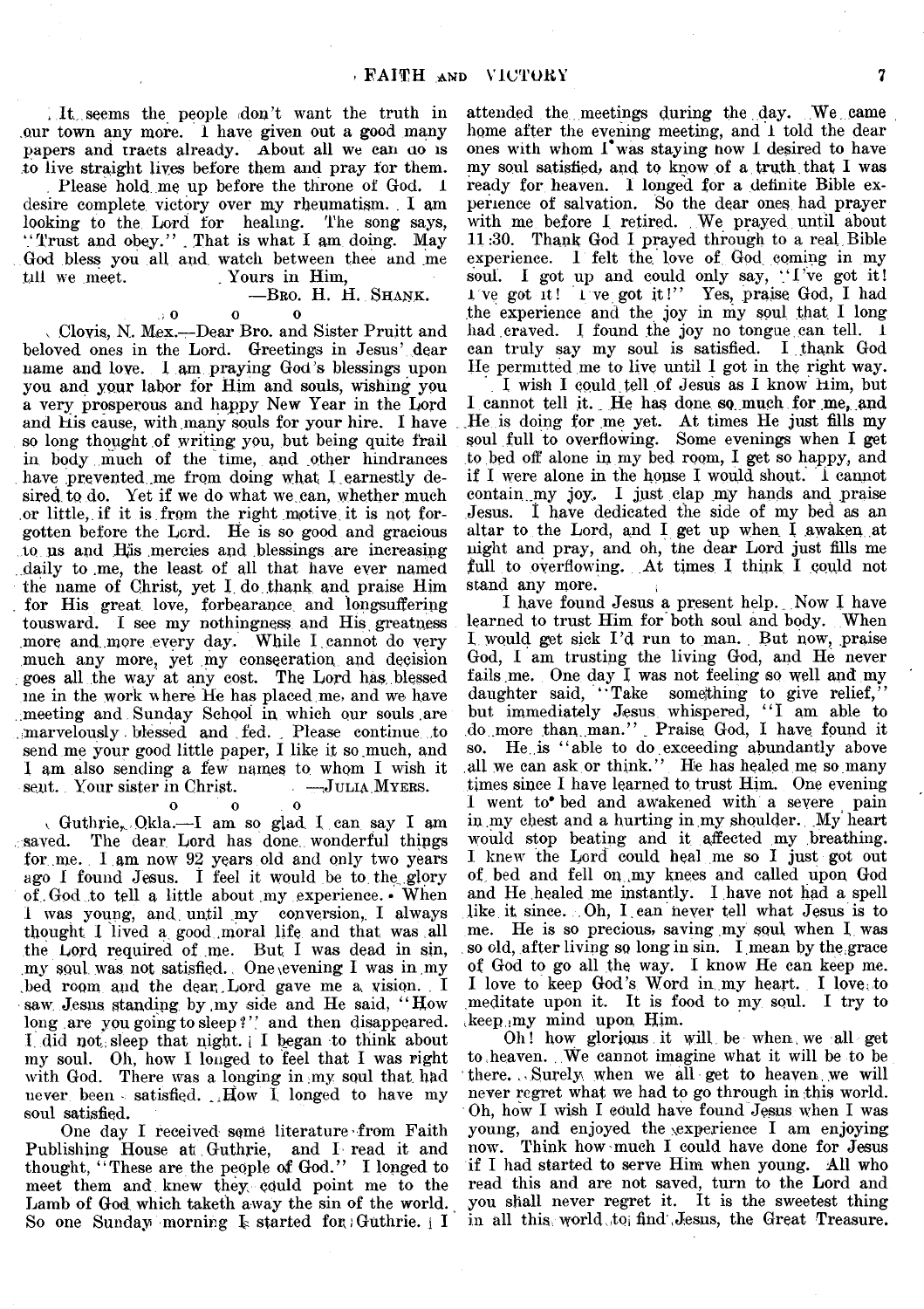Oh, it is good for the young and old. It staisfies the soul. I love Him and enjoy His service.

The dear Lord gave us such a good Assembly Meeting. This was the first assembly meeting I have ever attended and I surely did enjoy it. God's Word was preached in all its fulness, and they preached salvation just like I experienced it in my own soul, and, oh, I feasted upon God's word. I got my cup full at meeting and it is still running over.

I do not get to attend the meetings regularly, but the dear Lord sends some of the saints to our home and we have glorious meetings. God pours out His Spirit upon us and we are made to rejoice. Pray for me that I may walk in His foot-steps. I mean to stand true until I hear His voice saying, 44Come, ye blessed of my Father; inherit the kingdom prepared for you from the foundation of the world."  $-A$  GNES CLONINGER.

#### o o o

Childress, Texas.— To the saints at Guthrie: Please remember me for both soul and body. I am past 78 year old. Oh, how I do wish some of God's true saints would come and hold meeting at this place. There isn't any of the saints near here and I am hungry to hear soul-feeding sermons. Oh, how I do long to be with the true saints of God, for I need spiritual help. Please pray earnestly for me that God will be my helper in every circumstance of life, and give me wisdom to know His will in all things. The paper is food to my soul. I enjoy it. Your saved sister in the one body.

## **— Sister** F. M. **D rummond.**

 $\Omega$ 

o o o Center, Ala.— Dear Bros, and Sisters: In Jesus' name I greet you this morning. We were so glad to get Faith and Victory. Our hearts melted and overflowed with joy to read the good testimonies from the dear brothers and sisters over the states. I am glad to tell the dear saints we obeyed God's voice when He said, " Come out of her my people, that ye be not partakers of her sins"  $(Rev. 18: 4)$ . " Wherefore, come out from among them, and be ye separate, saith the Lord, and touch not the unclean thing; and I will receive you" (1 Cor. 6: 17). "I will dwell in them, and walk in them; and I will be their God, and they shall be *my people"* (2 Cor. 6: 16). We left sectism about fifteen years ago. we are sorry we did not have the light on the Bible sooner. One cannot live saved when they refuse to walk in the light.

We read in Isa. 52: 8, " The watchmen shall lift up the voice; with the voice together shall they sing; for they shall see eye to eye, when the Lord shall bring again Zion." Also Jesus' last prayer in John  $17: 21$ , "That they may be one; as Thou, Father, art in me, and I in Thee, that they also may be one in us: that the world may believe that Thou hast sent me." Paul writes, " Now, I beseech you, brethren, by the name of our Lord Jesus Christ, that ye all speak the same thing, and that there be no divisions among you; but that ye be perfectly joined *together* in the *same mind,* and in the same judgment"  $(1 \text{ Cor. } 1: 10)$ . The Word says," We know we have passed from death unto life because we *love* the brethren." God takes all the schism and carnality out of\* the heart, and makes us *one* in faith and of one accord.

I have been trying to fill my mission here where the Lord has placed me. I have been preaching this truth for about twelve years. We have a congregation here of about twenty-five in number. Pray for us. Yours for the lost.

— Bro. **and Sister** L. B. **Pollard.**

#### ---------------- o----------------- BALANCED IN THE LORD

In the twenty-sixth Psalm and twelfth verse we find these words, " My foot standeth in an even place." In these days of the swift approaching end of time, it behooves us as followers of the Lamb of of God to watch and pray much, as there are many doctrines of devils in the world (1 Tim. 4 : 1), seducing spirits that will entice you to step aside from the narrow way and become uneven in the Lord. These spirits are very cunning and crafty in their work of destruction. They always make their captive believe that they are the Holy Ghost, "The great power of God." They will give you revelations on Scriptures as well as dreams and visions, and work in every way possible as the true Holy Ghost, often making a hobby of certain Scriptures, pressing them beyond their real meaning. They have a way of wanting to force others to accept their extreme notions and are always sure that no one has so much discernment as they.

These extreme spirits are permitted of the Lord to have a great deal of power that their delusions might be complete  $(2 \text{ Thesis } 2: 11-12)$ , because they receive not the love of the truth. They are not all led to the extreme on the same Scripture, but one on this Scripture and another on something else, and tliev are ready often to class one another as of • the devil, showing confusion of which Satan is the author. We just received a letter from a man by the name of John B. Nash, who perhaps has gone farther to extreme in some respects than most others have been seduced to go. This man has been walking and travelling about the country since 1914, wearing a white linen robe with a girdle about his loins and a horn dangling at his side, bare-footed, bare-headed, and without shaving or cutting his hair. He picks up rattle snakes and permits them to bite him without suffering any ill effects. He gives the twentieth chapter of Isaiah as Scripture for going bare-footed.

These seducing spirits generally show themselves by pressing and forcing their extreme notions upon others, and if they will not adopt them, will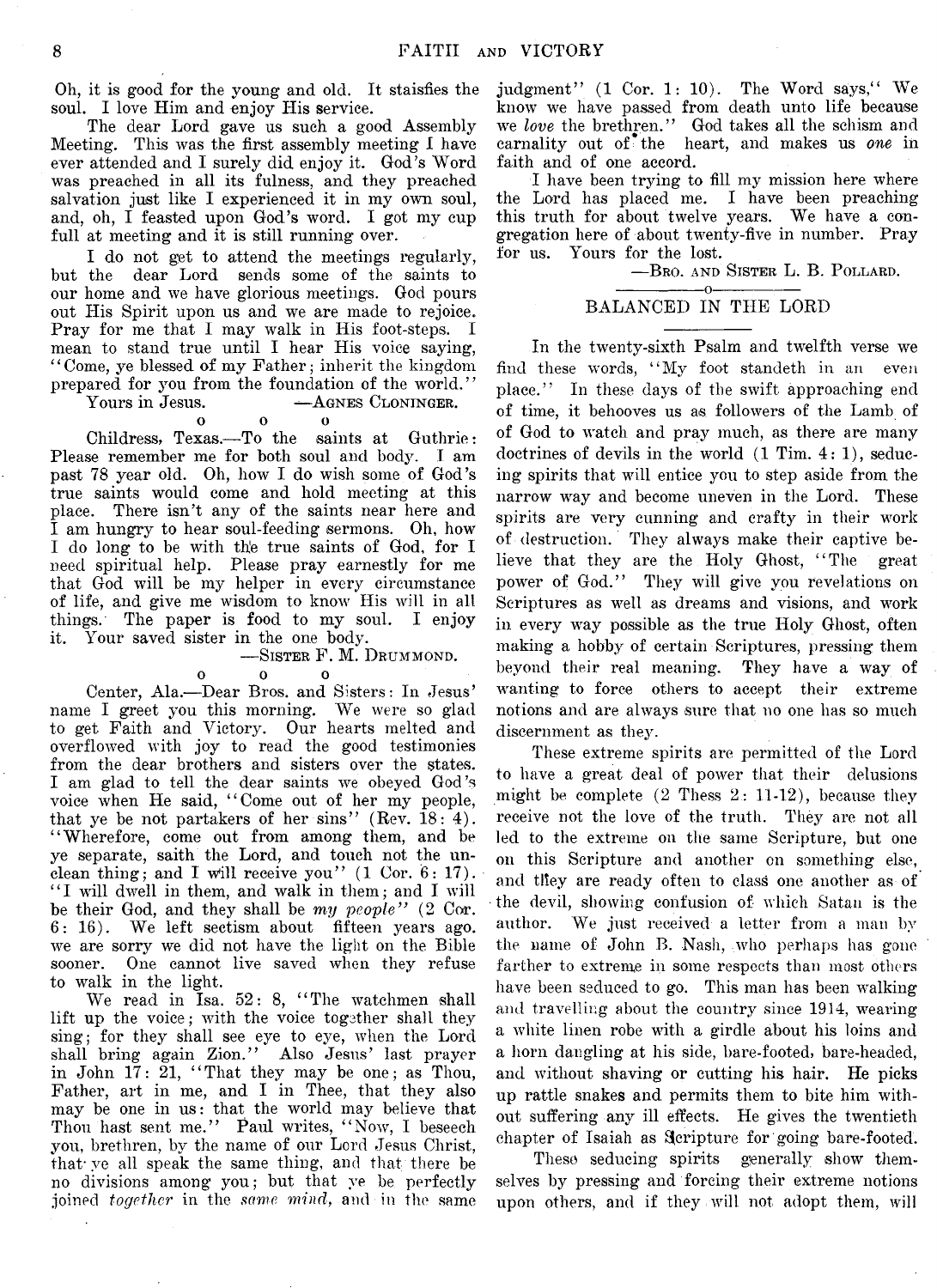sever fellowship with you, call you a compromiser, or one that will not line up according to the Bible. In resisting these extreme spirits the enemy will often get some to die spiritually, causing you to be afraid to preach or testify under the anointing from heaven lest some would think that you were under the power of some seducing spirit, but the Word says, "Quench not the Spirit." Dear soul, if God is giving you a judgment message for the people, preach it under the power and demonstration of the Spirit, having your heart filled with love, concern and care for those to whom you speak. If the Lord puts a shout in your soul, just shout, no matter if the enemy is sitting near by with drawn features. And if God fills you with joy and makes you light and happy, just jump until the Lord says it is enough, and in this way you will get victory over those sages that are dying and sometimes are already dead, because of the quenching of the Spirit and for letting human intellect and human reasoning take the plane of the working of the Holy Ghost and the power of God.

We have other seducing spirits in these last days to watch and resist, and these are unclean spirits like frogs which come out of the mouth of the Dragon, and out of the mouth of the beast, and out of the mouth of the false prophet (Rev. 16: 13). In other words, they are the off-spring of these evil working spirits and are more cunning, crafty, sly and slimy than their fathers and they enter into men and cause them to put on a voluntary humility that will deceive the very elect if it were possible. Though they may deceive you and make merchandise of you, if you keep honest before God and love and value truth above all wealth, honor and fame that man can give, our Father will deliver you and set you free, for He knows how to deliver the Godly. These slimy, frog-like spirits have many different Scriptures that they use as hobbies to cover themselves with and live on among the children of God, and if you bring them to question in any way they will slip all around it and hop to another stand and then console themselves with the thought that God had wonderfully helped them and given them the victory.

One covering that these spirits hide under, which is good, and should be, and is, in the hearts of all saved people, is love and mercy, but these spirits carry it so far that all judgment is cruel and harsh, or out of place, unless they can give it, and in such a way that sleeping souls can sleep on so long as they can make merchandise of them. Brethren, these spirits have been working in the denominations for many years, and now they are bearing the fruits of

love without judgment, and in their "churches" (so called) you can find all kinds of worldliness and revelry, which are the works of the flesh. The minister lives in a fine house with all comforts to gratify the lusts of the flesh, being paid a good salary for amusing his members with human wit and covering up all kinds of wickedness and evil with love, (not Godly love). If he should preach a judgment sermon his members would laugh about it, and perhaps say he was a mighty man of God and surely preached straight, but go on just the same as before, knowing that he was living to the lusts of the flesh, and that it was necessary for him to preach those things that they might have a form of godliness. Brethren, let us be watchful and resist the devil in every form and fashion that he may appear. " For we wrestle not against flesh and blood, but against principalities, against powers, against the rulers of the darkness of this world, against *wicked spirits* [margin] *in heavenly places''* (Eph. 6: 12).

Dear brother, when you are on the mountain top and having great victory is a time that it is very essential to watch and be sure that you continue to stand in an even place in the Lord, and walk in the narrow way, giving no heed to seducing spirits and doctrines of devils nor to slimy, frog-like spirits that seem so real and dress so beautifully, and would cause you to grieve the Holy Ghost away that reproves the world of sin, and of righteousness, and of judgment (John 16: 8). Satan would have you to show no love and mercy unless it was for a selfish purpose, or he would have you to show all love and mercy, except with an evil eye. Brethren, it is not sin to be tempted, but it is sin for the one that yields to the temptation. My prayer is that you be sober, putting on the whole armour of God, quit yourselves like men, and be as those that are alive from the dead. With care and concern. — FRED PRUITT.

# ---------------- o---------------- WEIGHTS; AND THE SIN

*" Let us lay aside every weight, and the sin* which doth so easily beset us, and let us run with *patience the race that is set before us"* (Heb. 12:1). Many weights there are in the Christian race which cause many souls to weary and faint in the heat of day/ Paul speaks of these in Galatians 5: 7-8, " Ye did run well; who did hinder you?" "I marvel that ye are so soon removed from Him that called you into the grace of Christ" (Gal. 1: 6). This seems to be the case with many persons today who are running in this great Christian race. They have more or less weights to carry which hinder and make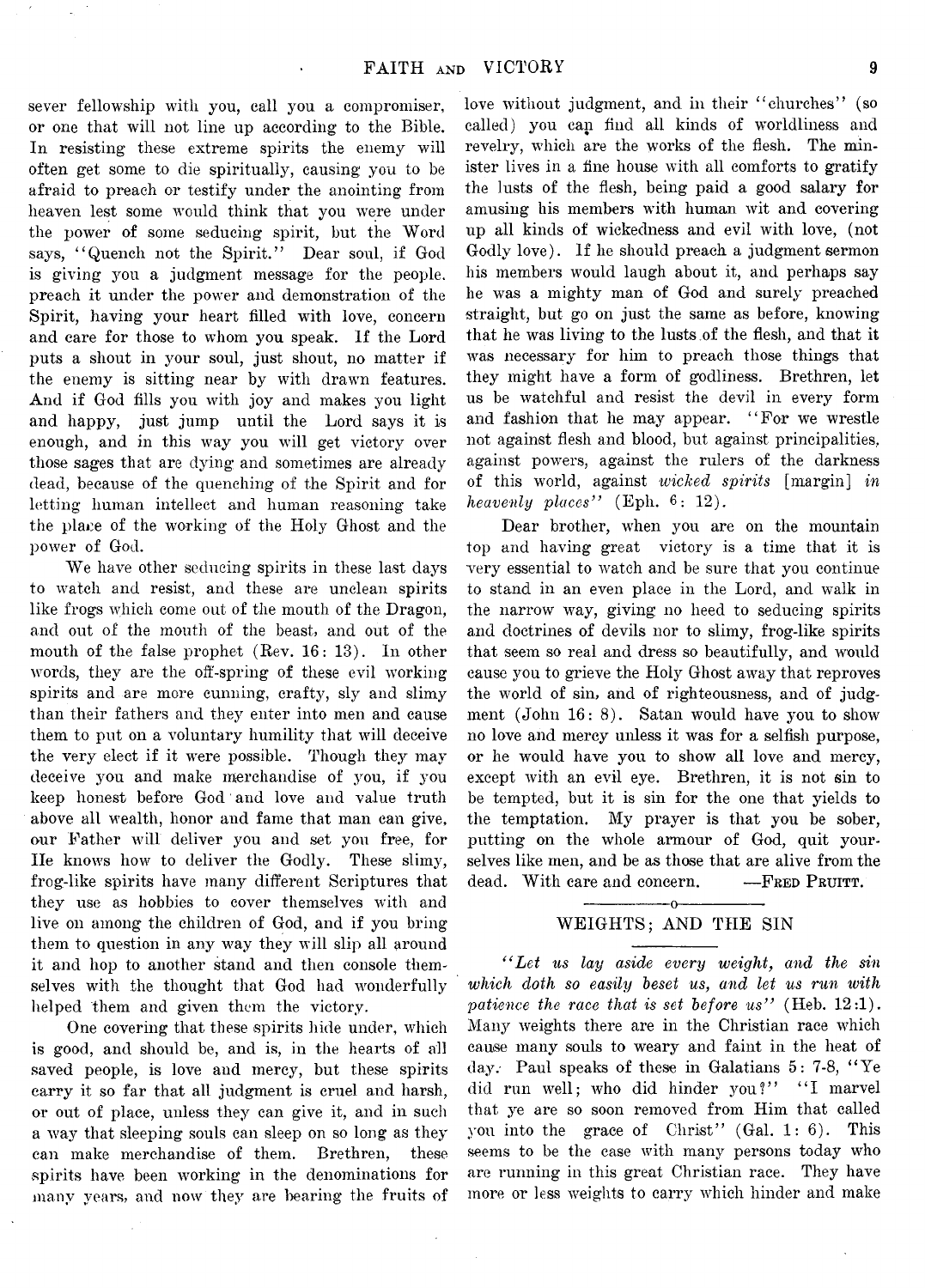progress slow. The weights are not all alike, but vary in their nature. Each has his or her own individual weights, yet all tend to hinder spirituality in the Christian life. For an illustration: while on the street the other Sunday, I met a preacher who was waiting to have a service on the corner. Our talk started about people not being prompt in service for God, which he said was a great hindrance. To this I readily agreed. Then he said," One of the things that used to hinder me a great deal was I could not talk long to anyone without getting off on to water baptism, and it hindered me with many, for they no doubt thought I was a fanatic on water baptism. This was a weight I carried for a long time." He further said that to many, water baptism was no more than taking a bath or getting wet, but to him it was a wonderful blessing from God.

Jesus said, " Take my yoke upon you and learn of me, for my yoke is easy and my burden is light." The yoke is put on the ox that he may *press* against it, thereby pulling the load behind. The weights are not put on the yoke, or on the ox, but are put behind. The Lord foreknowing the weakness of man, and that the Christian race was one in which we need to *press* forward and press against the enemy with all our might, has prepared a way whereby we need not carry any weight. He has prepared Jesus to bear our every weight and burden. Peter also knew this secret, for he said, "Casting all your care upon Him, for He careth for you" (1 Pet. 5: 7). Some carry in their bosom the *weight* of *doubt*, which is a hard and heavy weight to get rid of. They doubt the Word of God in certain places which says, "Who forgiveth all our iniquities; who healeth all our diseases." Some don't believe they can be absolutely free from sin (iniquities) and live a victorious life in Christ here in this present world. Others don't believe they can be healed of all diseases and afflictions in this day and time. They think the day of miracles is past. But the Word of God says, "Jesus Christ the same yesterday, and *today,* and forever." Some of His last words were, just as He was ready to ascend up to the Father, "Behold, *all* power is given unto me in heaven and in earth." His power is just the same, and His Blood just as fresh to cleanse and heal as the day it was shed.

Some have doubts for their entire sanctification. But the Word says, "Wherefore Jesus also, that He might *sanctify* the *people* with His own blood, suffered without the gate. Let us go forth therefore unto Him without the camp, bearing His reproach" (Heb. 13: 12-13). Sanctification is for the people, (very one) but only to be had without the gate. Turn

to Him; leave Jerusalem (the world, our weights, doubts etc.) behind, follow Him to the crucifixion and there nail self to the cross and have the sanctifying blood of Jesus cleanse your heart of the Adam nature, and know the joys of being set free from every weight and the sin that so easily besets us in this great race.

All weights are not the same. Some are one pound, five pounds and ten pounds, yet all are counted weights which we are commanded to lay aside. The Weights of slothfulness, indifference, worldly pride, covetousness, fearfulness, compromise and worldly comformity weigh about as much on one side of the road as extremism, fanaticism, self-boasting and religious pride do on the other. But, praise God for the sacrifice He has made in His Son, that we may be made free from all of them (sanctified), and run this race in the center of the road (center of God's will), free from all incumbrance. The Word says, "In whatsoever state thou art called, therewith be content." If called being poor, care not for it. if called being rich, use it rather to the glory of God only. If called unlearned, follow Jesus; if learned, use it rather to the glory of God; "Be not highminded, but fear." Trust in God and not in education or self for they will fail. Covetousness, the cares of this life, and the deceitfulness of riches have caused many souls to stumble and lose the race. Wanting the high seat among men of this world, to receive praise and honor from them causes defeat. Jesus said, "How can ye please God who seek honor one of another?" Many children are hindered by their parents by the weights and burdens they help put on them in their young lives, by allowing them to have their own way, giving consent (sometimes silently) for them to satisfy their nature for worldly amusements, dress etc. Some parents sacrifice needs of the home and needs of gospel support in order that their children may go through College and High School, that they may have what is called a higher education, for no other reason that I can see than of making money craftily, or getting rich without having to sweat for it. We are putting a great weight and hindrance upon the children of today by sending them where they are taught evolution, free thought, the Bible is nothing more than a fairy tale or Jewish history, and that Jesus Christ, God's own Son, was not born as recorded in the New Testament, by the Holy Ghost and conceived of the virgin Mary, but was no more than you or I. May God help us not to be caught in the whirl of this sinful world, and that day of the coming of the Lord Jesus find us unprepared. "Let us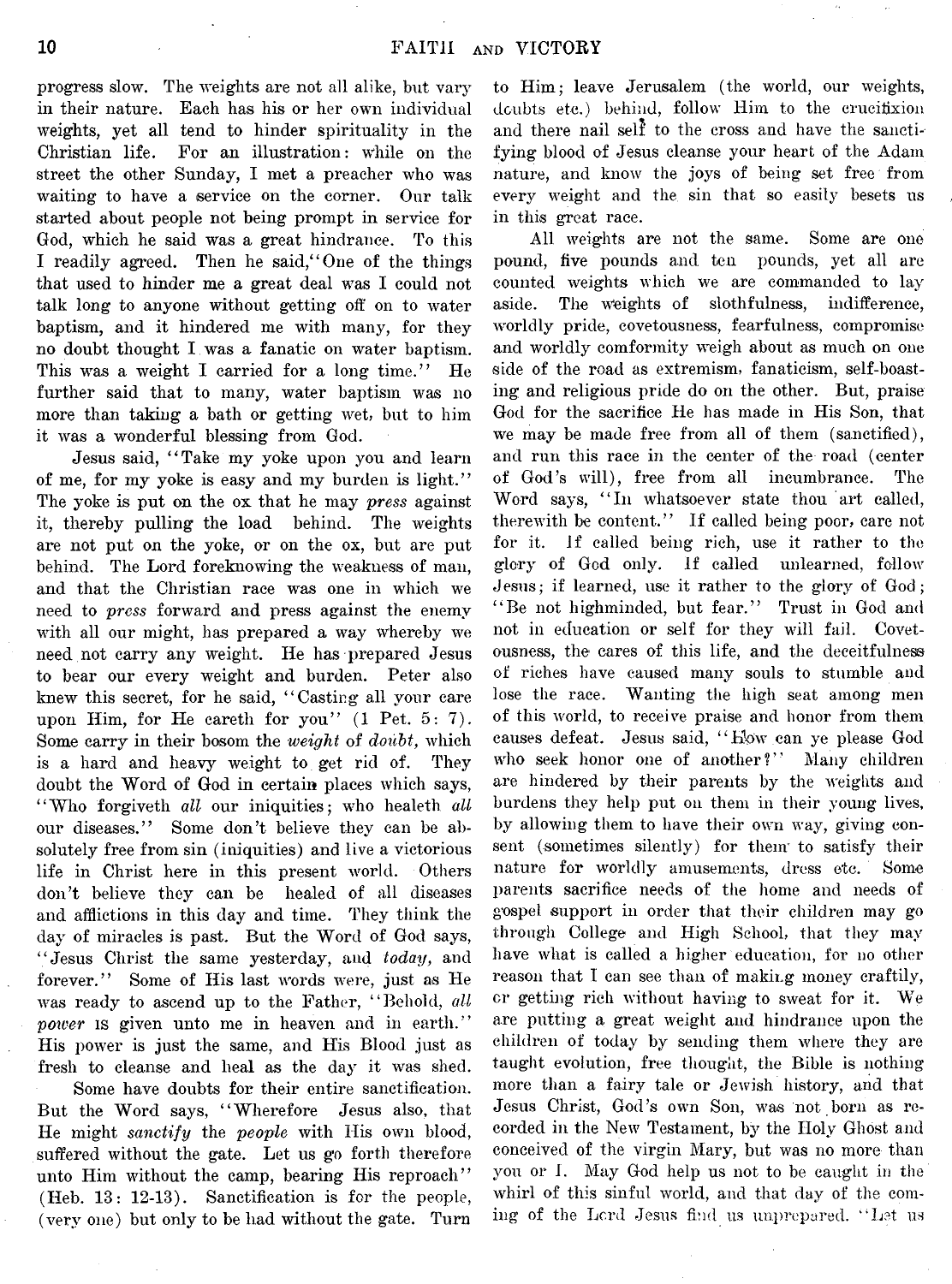fear lest a promise being left ns of entering into His rest any of you should come short of it" (Heb. 4: 1). While skepticism, fanaticism, infidelity and atheistism is on every hand, and men are departing from the faith and giving heed to fables, let us who are the called of God lay aside every weight and sin and run the race with patience, that we may also be the chosen. "For many are called, but few are chosen."

According to the signs of the time, the coming of the Lord draweth nigh.  $\lq$ Who will consume the wicked with the brightness of His coming." "For our God is a consuming fire." " Behold, I come quickly and my reward is with me, to give to every man as his work shall be." May the Lord move upon the hearts of all His children to more diligence and faith to do His blessed will as recorded in His Word. We are told to hasten the day of His coming, and how can we do that? By helping in the spread of the Gospel of Salvation unto all nations. For Jesus said, " When this gospel of the kingdom is preached in all the world for a witness, then shall the end come." "Even so, Lord Jesus, come." — **Irvin** II. **W hitehouse.**

## $\begin{array}{c} \begin{array}{c} \begin{array}{c} \text{\textcolor{blue}{\large \textbf{\textcolor{blue}{\large \textbf{\textcolor{blue}{\large \textbf{\textcolor{blue}{\large \textbf{\textcolor{blue}{\large \textbf{\textcolor{blue}{\large \textbf{\textcolor{blue}{\large \textbf{\textcolor{blue}{\large \textbf{\textcolor{blue}{\large \textbf{\textcolor{blue}{\large \textbf{\textcolor{blue}{\large \textbf{\textcolor{blue}{\large \textbf{\color{blue}{\large \textbf{\color{blue}{\large \textbf{ \color{blue}{\large \textbf{ \color{blue}{\bf\color{blue}{\bf\textcolor{blue}{\bf\color{blue}{\bf\color{blue$ RESPECT THE REWARD

*" Let not your heart 'be troubled: ye believe in God, believe also in me. In My Father's house are many mansions*: *if it were not so, I ivould have told you. I go to prepare a place for you. And if 1 go* and prepare a place for you *l* will come again and *receive you* \* *\** \* # *that where I ami there ye may be also*" (John 14: 1-3). Many times we may become weary and think the toils of the way almost too heavy; but when we remember it is the way Jesus trod, and to reach heaven we must follow His steps, then heaven opens to our view. We look forward to the mansion He has gone to prepare for us, then the toils of the way get lighter.

Jesus said, " In the world ye shall have tribulation, but be ye of good cheer, I have overcome the world" (John 16: 33). Jesus knew we would be in a world of trouble, hence He exhorts us to let our hearts dwell upon our mansion He has gone to prepare and not upon our trouble. In that mansion He has gone to prepare no sin, no pain, no sickness or death, sorrow or trouble ever come there; a tear shall never fall from any eye, for no tears are there (Rev. 7: 17). "A mansion unclouded by sorrow, undimmed by pain of farewell." There we shall knew no sorrow, but all will be peace, and joy, and happiness; not to be enjoyed for ten years or ten

thousand, or one million years, but we shall enjoy His presence and sing His praises while the ceasless ages of eternity foll.

Dear saints of God, do you not desire to make it into the Celestial City? I know we desire to gain heaven, but will we gladly follow in the way Jesus has marked out for us? or would we prefer an easier way? Jesus has made the way as smooth as possible, and He will not take us^ through more than we can bear, but to win heaven we must fight. It is around the throne that those who have *passed through great tribulation* and the trying scenes of life, are singing. We all desire to join the happy band. We all hope to be among the blood-washed throng. Let us keep in mind that the way to heaven is " through *great tribulation*."

We are 'going through a cold, dark, unfriendly world. If we love the Lord we will not have the love and smiles of the world. " If ye were of the world, the world would love his own: but because ye are not of the world, but I have chosen you out of the world, therefore the world hateth you. \* \* \* If the world hates you, ye know that it hated me before it hated you" (John 15: 18-25). We are hated because we are not of the world (John 17: 14). But we should not marvel if the world does hate us (1 John 3: 13). Let us rejoice and be exceeding glad, for great is our reward in heaven (Matt. 5: 10-12). But dear souls, we are only pilgrims here, travelling to our mansions in glory. Let us endure to the end. Whatever our trials may be let us endure them and count them all joy (James 1: 2).

Jesus loves and cares for us so minutely. He loves us too well to forsake us or give us one trial too much. Yes, He tells us even the hairs of our heads are all numbered (Matt. 10: 30). God only permits trials to come upon us because He sees it is needful. He only corrects those whom He loves (Rev. 3: 19). Remember, dear souls, " all things work together for good to them that love the Lord" (Rom. 8: 28). Oh, let us keep God's love burning in our souls, and all He permits to befall us will only work out for our good in the end. The trials may be severe, the furnaces may seem hot: it may seem hard to submit to God's will when He separates you from ones you have learned to love, but God's grace will be sufficient.

I recently received a letter from a dear sister, and speaking of her departed son whom she loved so dearly said, " When God called him, what could I say? He only took away His own." When we live in touch with God He can pour real grace in our souls and enable us to utter such words. Sweet